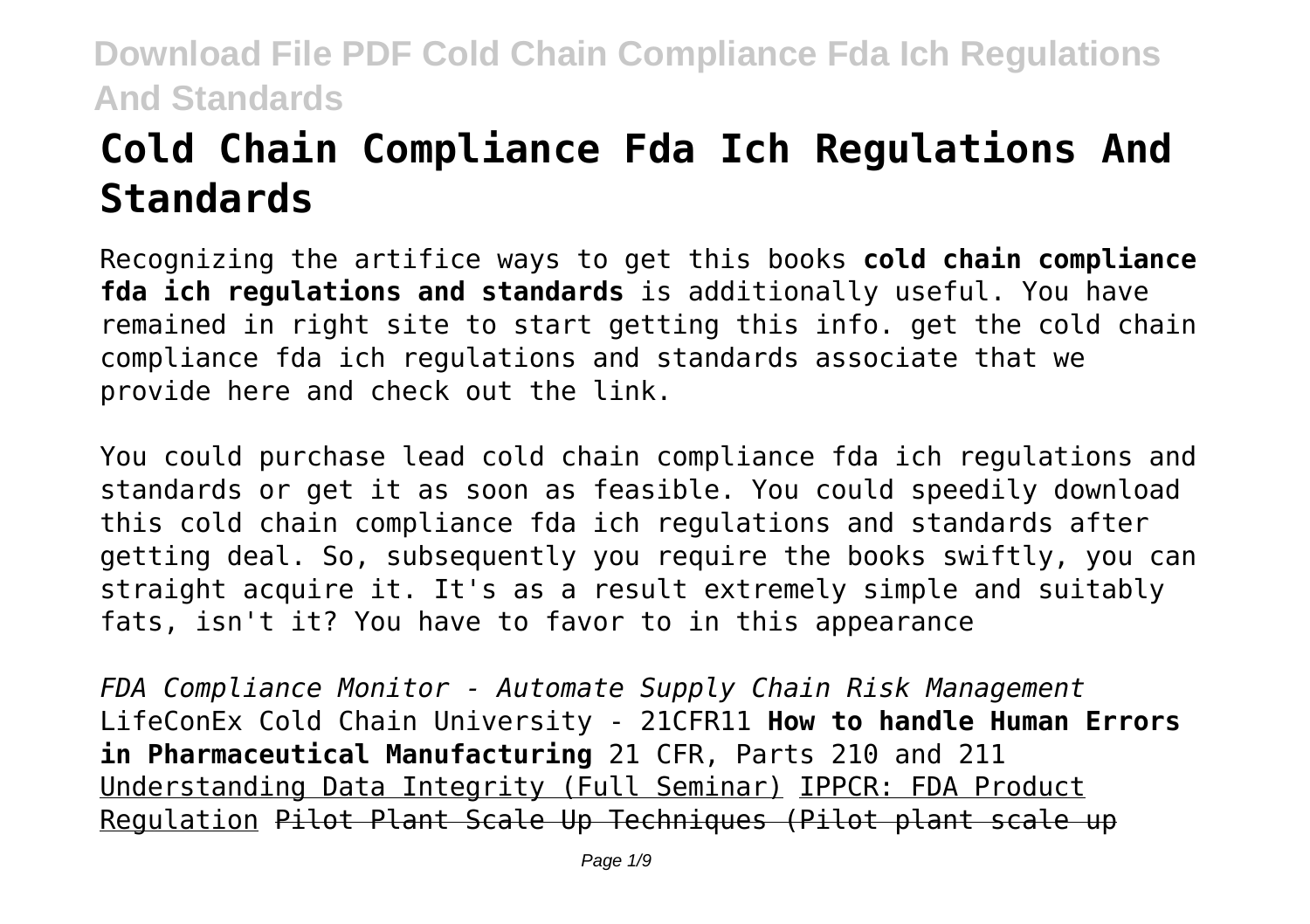#### techniques)

Regulatory Affairs and Compliance Education Planning Session (9/19/19)Preserving Data Integrity: 21 CFR Part 11 Compliance and Osmolality as a Process Parameter Current FDA and EMA Inspection Findings: Lessons Learned Trailer Development and Delivery of Pharmaceutical Products (CMC) - MaRS Best Practices **The essence of the EU MDR Drug discovery and development process Validating the Temperature Uniformity of your Industrial Oven** Data Integrity in Pharmaceuticals **Supply Chain of Vaccines** *Pharmaceutical Interview Questions| Part-2|Exhibit batch size requirements for ANDA|Oral \u0026 topical* What is 482 form|483 form|484 form|EIR report|NAI|OAI|VAI. What is COLD CHAIN? What does COLD CHAIN mean? COLD CHAIN meaning, definition \u0026 explanation *Pharma Cold Chain Monitoring at an Item Level with BeeBeacons* IPPCR 2016: Concepts in Pharmaceutical Development Project Management **COLD CHAIN** FDA's Drug Supply Chain Security Act - What You Need to Know Before Jan. 1, 2015 Common CMC (Quality) Issues and How to Avoid Them Part II (13of16) Generic Drugs Forum 2020 **Preparing for an FDA Inspection FSMA Fridays November 2017: FDA Guidance on Supply Chain Controls \"From Investigational New Drugs to Clinical Trials\" with Stephen W. Frantz Compliance in Temperature Monitoring Solutions - What isTitle 21 CFR Part 11?** *Relearning the FMEA AIAG VDA FMEA Quality Digest RIMs \"By*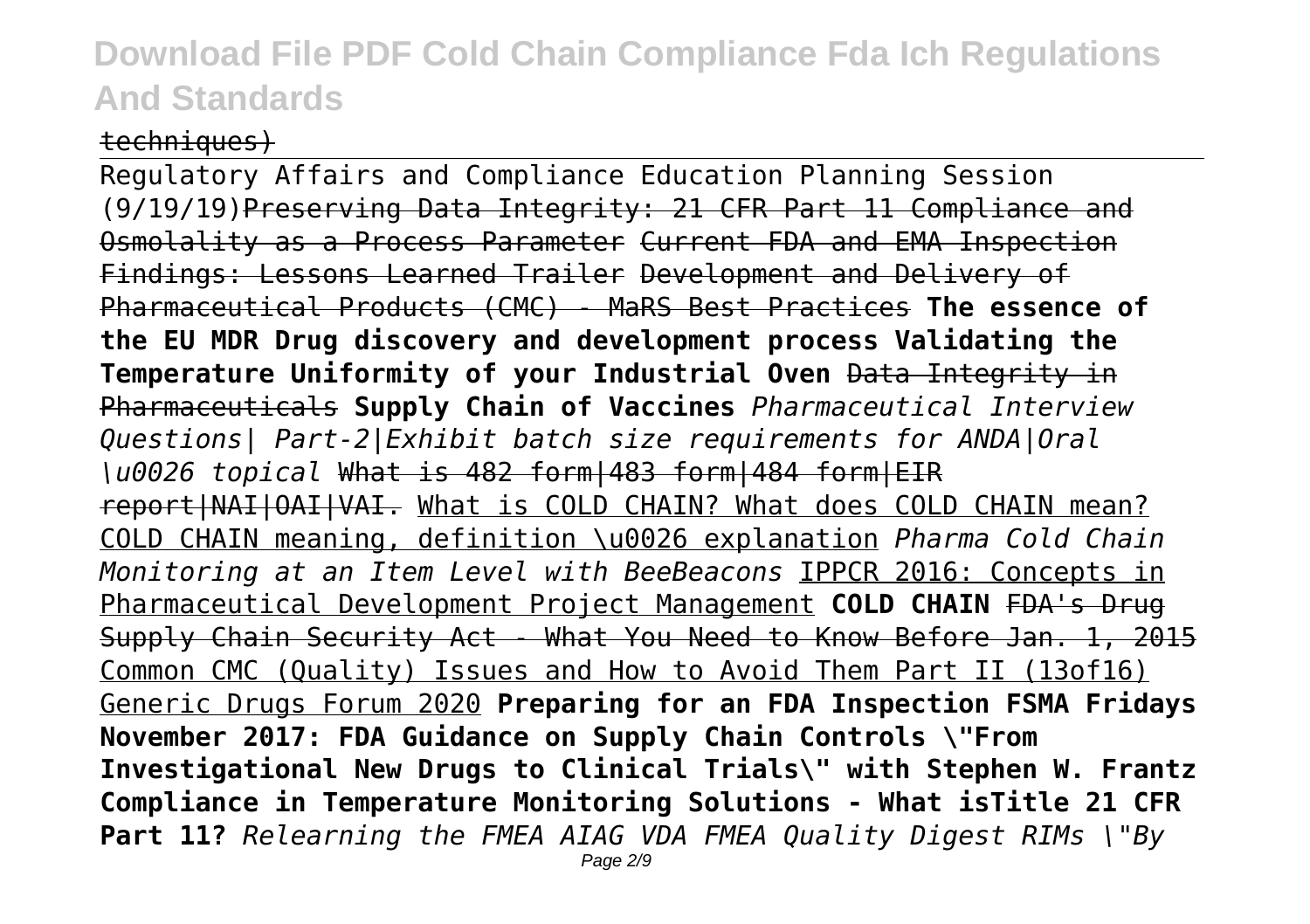### *the Numbers\" A Quick Look Guide to Inproving Your Global Submissions* **Cold Chain Compliance Fda Ich**

Food & Drug Administration (US) Three key regulations from the FDA that address cold chain are: 21 CFR 203.32 "Prescription Drug Marketing – Drug sample storage and handling requirements." This subpart (D--Samples) contains two parts that stipulate that (a) "Storage and handling conditions" not adversely affect the drug

**COLD CHAIN COMPLIANCE FDA & ICH: Regulations and Standards ...** Cold chain standards. Cold chain standards are determined by a series of guidelines and regulations governing temperature control in storage and shipping. Compliance will be defined by gap analysis of the standards that apply to the products in the cold chain and the measures being taken to ensure temperature control during shipping and storage.

#### **Cold Chain Compliance - Pharmaceutical Networking**

This International Conference on Harmonization (ICH) document makes recommendations on information that should be included in a core clinical study report of an individual study of any therapeutic,...

**ICH Guidance Documents | FDA**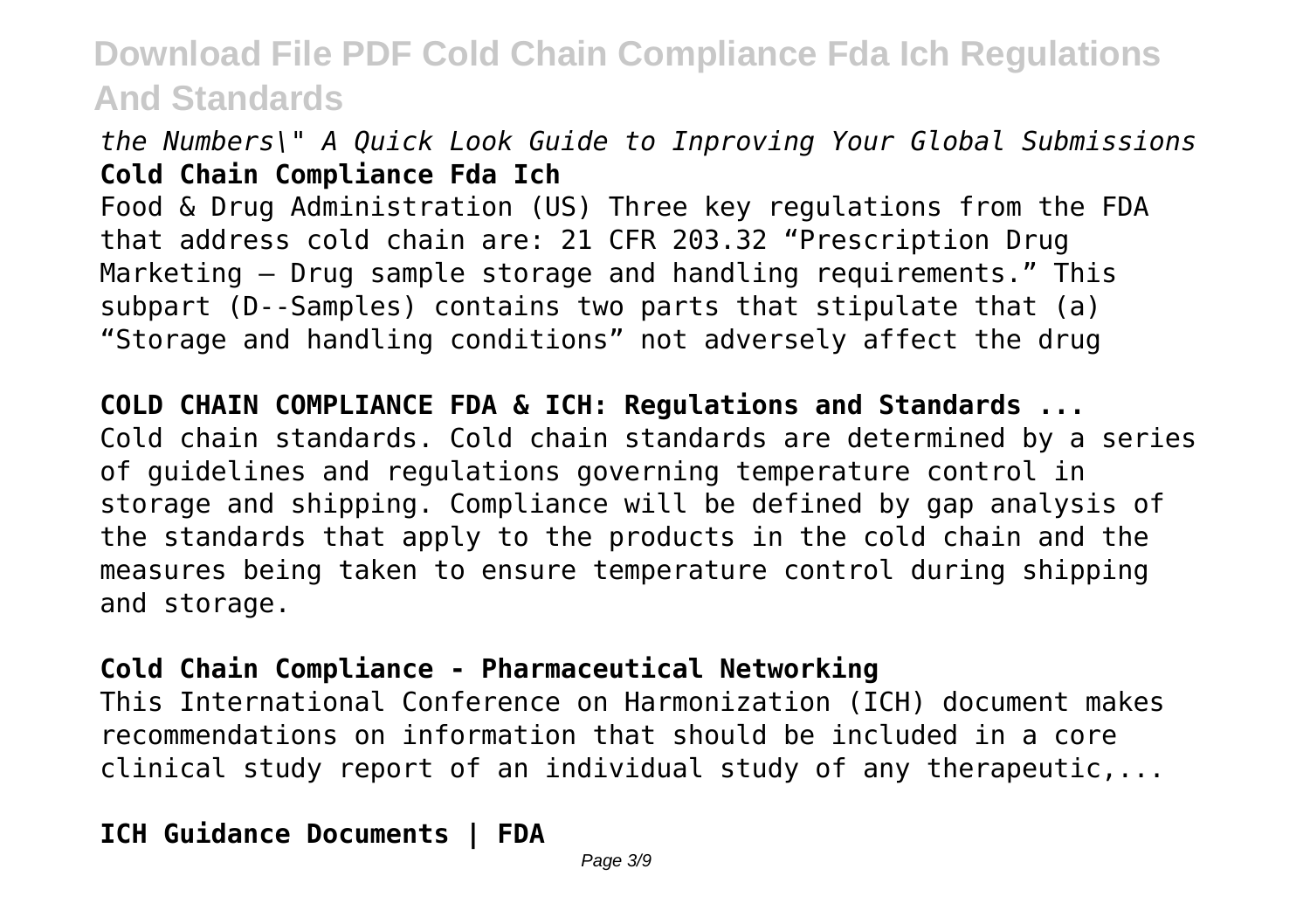cold chain engineers, and anyone whose responsibilities include a temperature-controlled supply chain are accountable for understanding ICH recommendations. FDA inspec-tors often cite non-adherence to ICH9. In the Q5 guideline, under "Storage Conditions Part 6.3, Acceler-ated and Stress Conditions10" the ICH recommends that stress tests

**Regulations and Standards for Temperature- Controlled ...** Cold Chain Performance Qualification should be done periodically. This process picks up small things that creep undetected into the daily routines of Cold Chain Management in the warehouse.

**Cold Chain 101 The First Steps - Parenteral Drug Association** Proper Cold Chain practice in Australia is also critical for our exports. The USA FDA, for instance, will assess the safety of Australian Cold Chain when deciding whether to allow perishable food to be imported, and exports to Asia are likewise partly determined by the quality of the Australian cold chain operations. The AFGC in consultation with industry, the AFGC released The Australian Cold Chain Guidelines in 2017. These Guidelines will help food suppliers maintain the safety and quality ...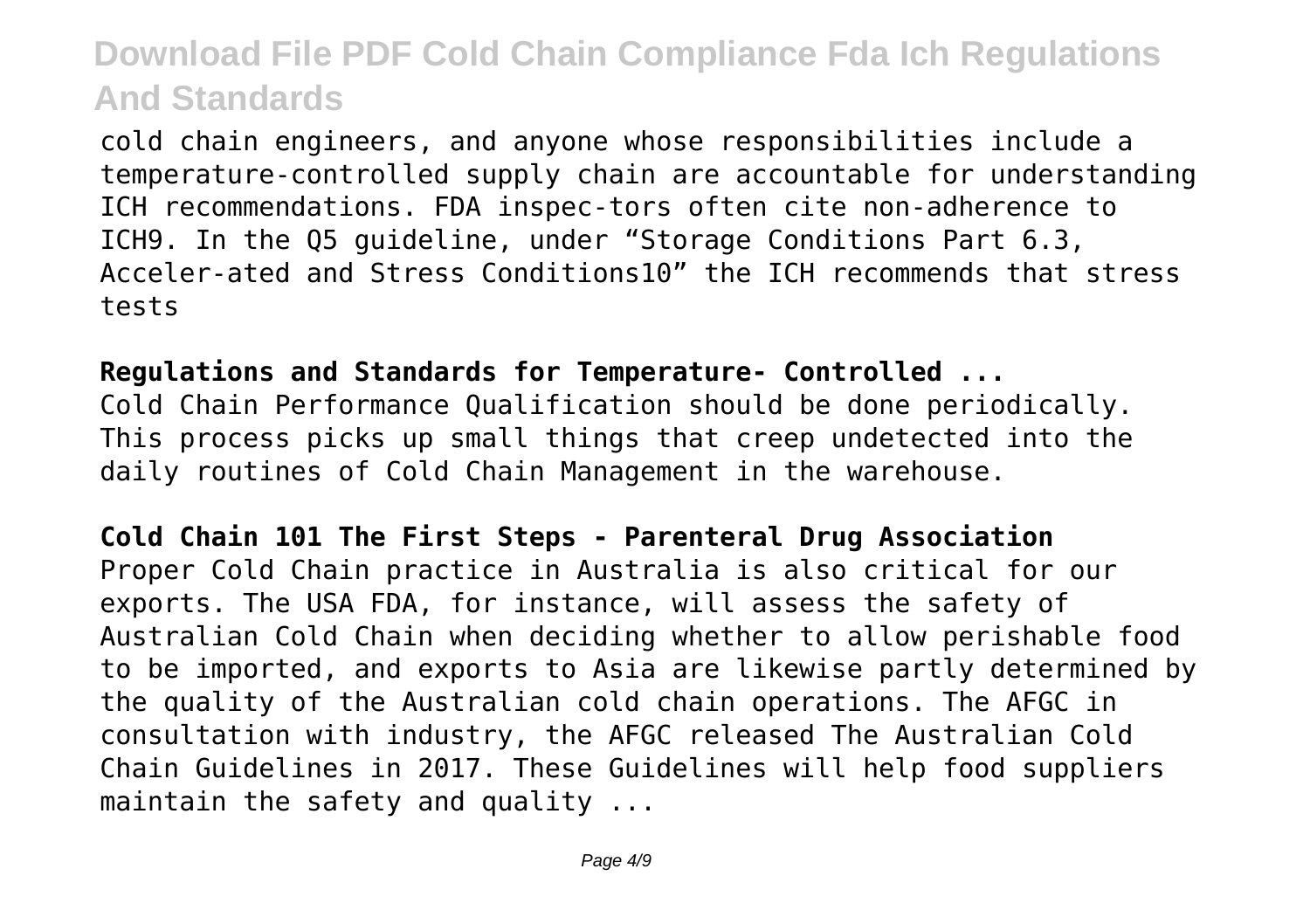**Cold Chain Guidelines - Australian Food and Grocery Council** Cold chain management is part of the life cycle of a regulated company and understanding the requirements of the cold chain process will help to focus efforts to ensure that: activities add value, solutions are based on robust science, and undergo appropriate risk assessment; therefore, meeting the expectations of the regulators and ultimately provide protection to the patient.

#### **Good Practice Guide: Cold Chain Management**

Pharmaceutical cold chain management on wheels is a new WHO and Parenteral Drug Association (PDA) training course offered in association with Tip Kurumu (Medical Society - Turkey). The course was first held in Turkey in 2008.

#### **WHO-PDA Pharmaceutical cold chain management on wheels**

Maintaining the cold chain ensures that vaccines are transported and stored according to the manufacturer's recommended temperature range of +2˚C to +8˚C until the point of administration1. All vaccines must be refrigerated and protected from light. They must notbe frozen.

**Policy and Procedure for Maintaining the Vaccine Cold Chain** When an importer that is a receiving facility is in compliance with Page 5/9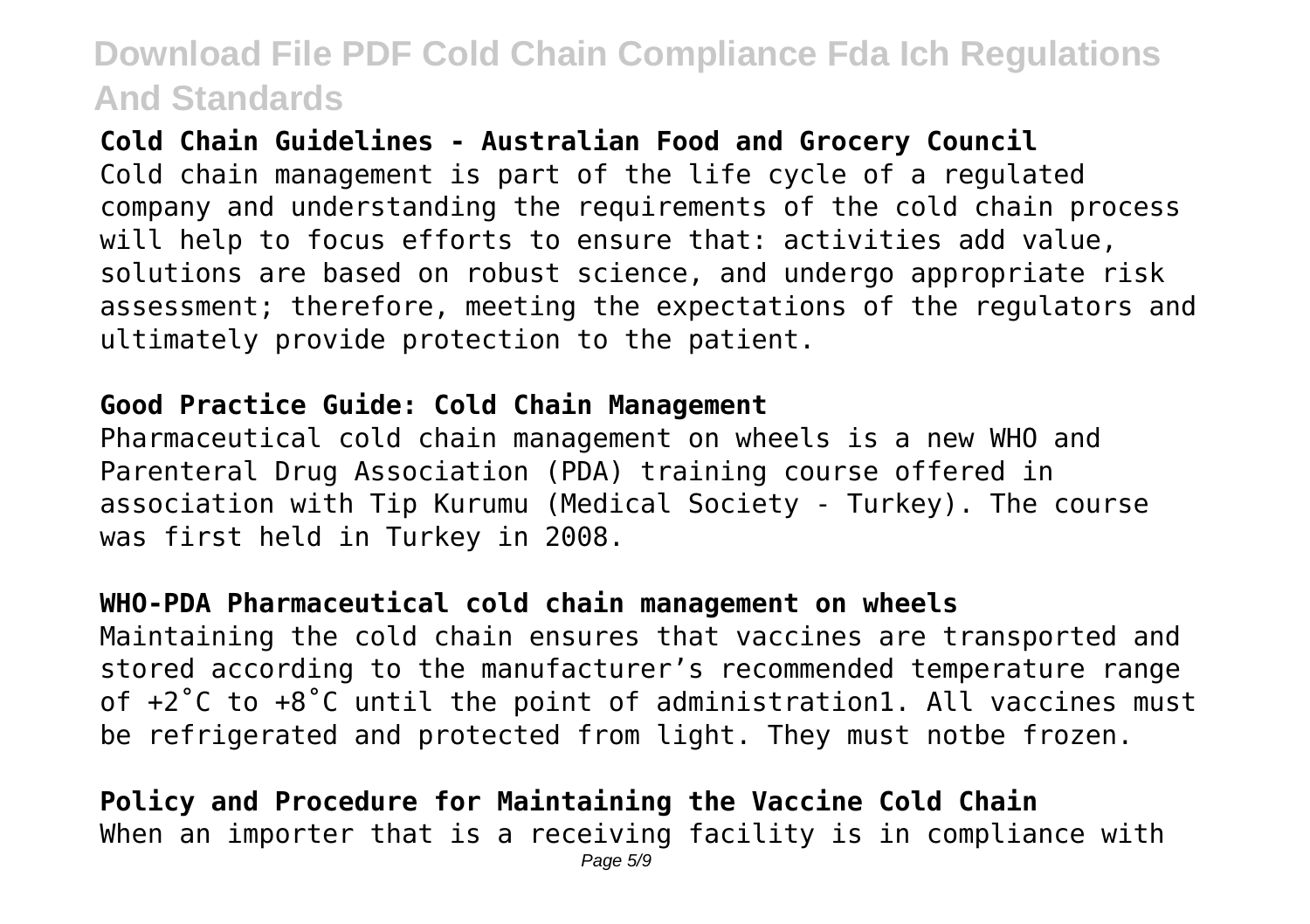the supply-chain program requirements, the only requirement of the FSVP regulation that applies is the requirement for importer...

**Guidance for Industry: Supply-Chain Program Requirements ...** Cold Chain Specimen Cup Label from CCL Healthcare CCL Healthcare has a solution for our customers with an unbeatable selection of costeffective temperature monitoring devices for cold chain pharmaceuticals and medical devices. Cold Chain Specimen Cup Label from CCL Healthcare .

**Cold Chain Monitoring Devices | Healthcare Services | CCL ...** The "cold chain" includes all of the equipment and procedures used to maintain the required temperature range of +2 oc to +8 oc from the moment a vaccine leaves the manufacturing plant until the moment it is administered by health workers to a patient. The FDA is providing this initial advisory to caution hospitals and clinics that were

#### **ww2.fda.gov.ph**

Real-time temperature monitoring and supply chain visibility solutions and services, delivered on-demand. Solutionskeyboard arrow down; ... Cold chain logistics. ... Certifications and compliance. Our certifications and compliance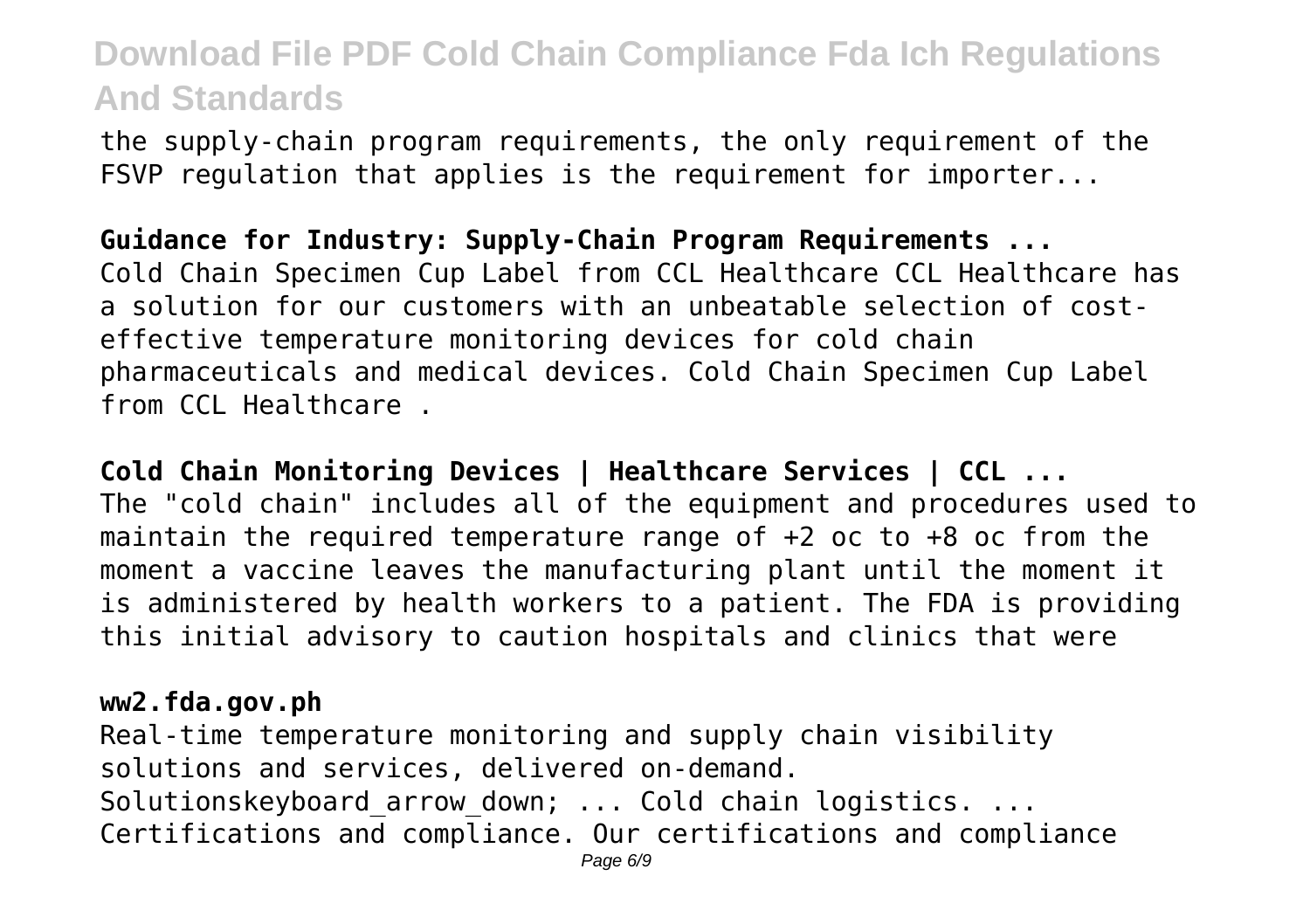include: ISO 9001:2015 get\_app. ISO 27001:2013 get\_app. FDA 21 CFR Part 11. GMP Annex 11. GDP.

#### **Compliance – Controlant, Cold Chain as a Service®**

The Triplelock test and its reagents are freeze-dried so they don't require cold-chain shipping and can run at room temperature. The product includes 96 pre-loaded tests and is compatible with most laboratory instruments, the Guelph, Ontario-based company said. Medical Devices COVID-19 Submissions and Approvals

**Precision Biomonitoring's COVID-19 Test Cleared in Europe ...** This document is an administrative document that is intended to facilitate compliance by the regulated party with the Act, the regulations and the applicable administrative policies. ... ICH Q1A: Stability Testing of New Drug Substances and Products ... the Vaccine Cold Chain; Guidelines for Immunization Providers on Maintaining the Cold Chain ...

**Guidelines for Temperature Control of Drug Products during ...** Coldchain Technology Services, located in Spring Branch, Texas, was founded in 2006 and is a Service Disabled Veteran Owned Small Business focused on providing cold chain management solutions for the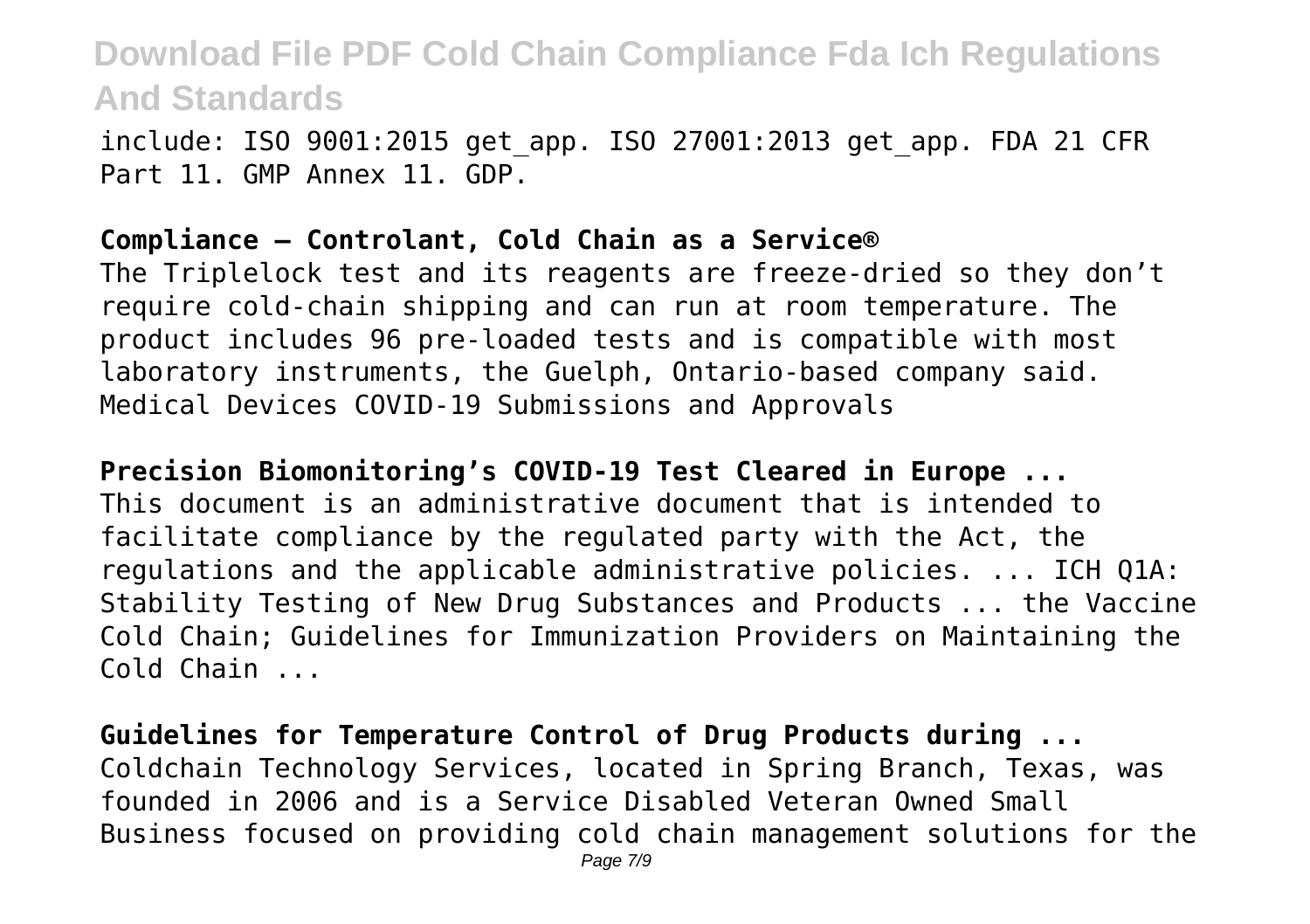storage and distribution of time temperature sensitive products. CTS qualifies as a small business under the NAICS code 322212, size standard 750.

#### **About Us**

The term cold chain or cool chain denotes the series of actions and equipment applied to maintain a product within a specified lowtemperature range from harvest/production to consumption. A cold chain is a temperature-controlled supply chain. An unbroken cold chain is an uninterrupted series of refrigerated production, storage and distribution activities, along with associated equipment and logistics, which maintain a desired low-temperature range. It is used to preserve and to extend and ensur

#### **Cold chain - Wikipedia**

This is the online vaccine ordering page from the National Cold Chain Delivery Service. We provide vaccines for publicly funded immunisation programmes to healthcare settings in Ireland. If you have an account for ordering vaccines but you have not registered for online vaccine ordering please click "Forgotten your Password?" on the left to begin the registration process.